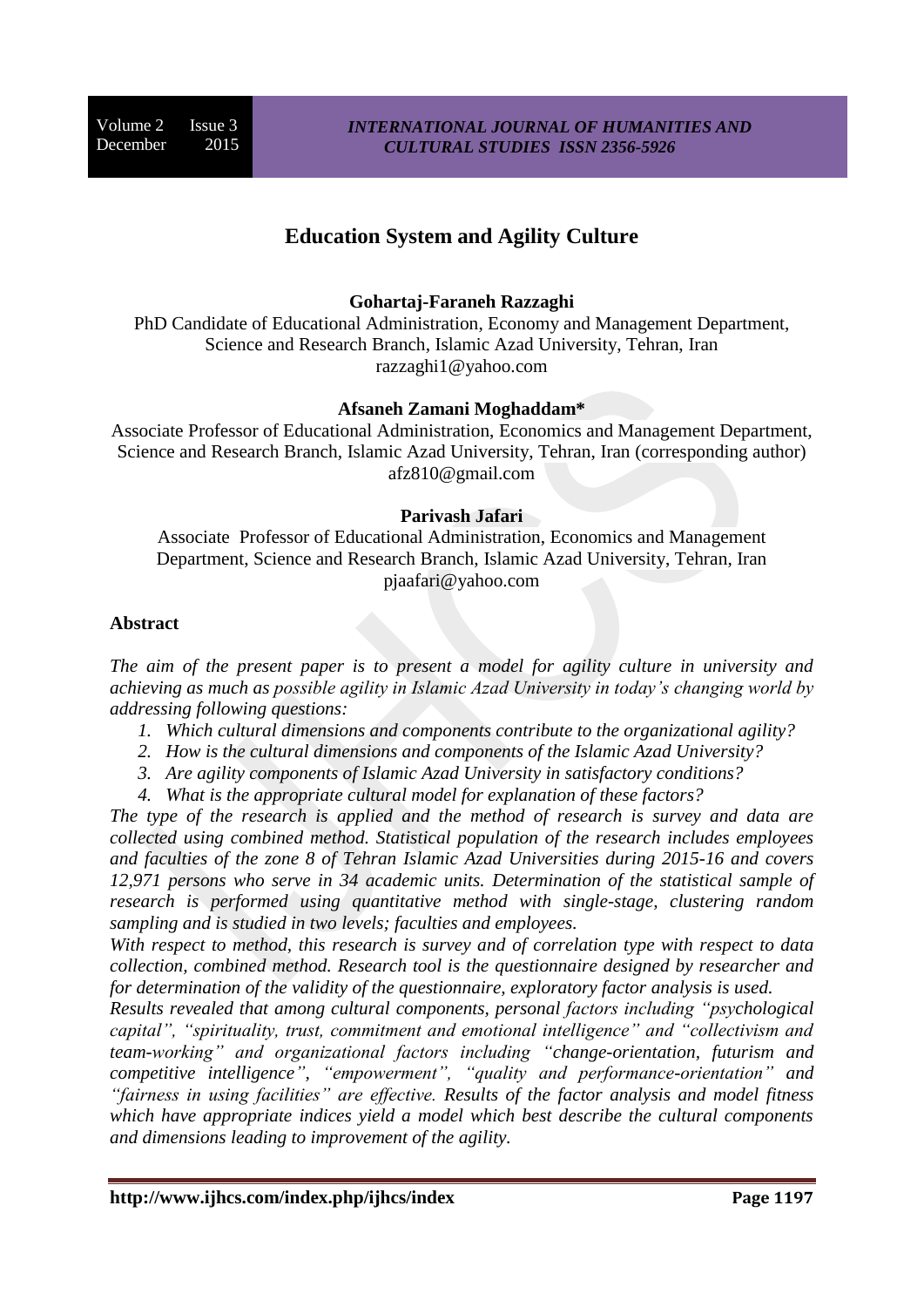## *INTERNATIONAL JOURNAL OF HUMANITIES AND CULTURAL STUDIES ISSN 2356-5926*

*Furthermore, investigation of the relationship between factors illustrated that there is a significant relationship between cultural components and personal and organizational dimensions and agility. Finally, recommendations are provided.*

**Keywords: Organizational Agility, Agility Culture, University.**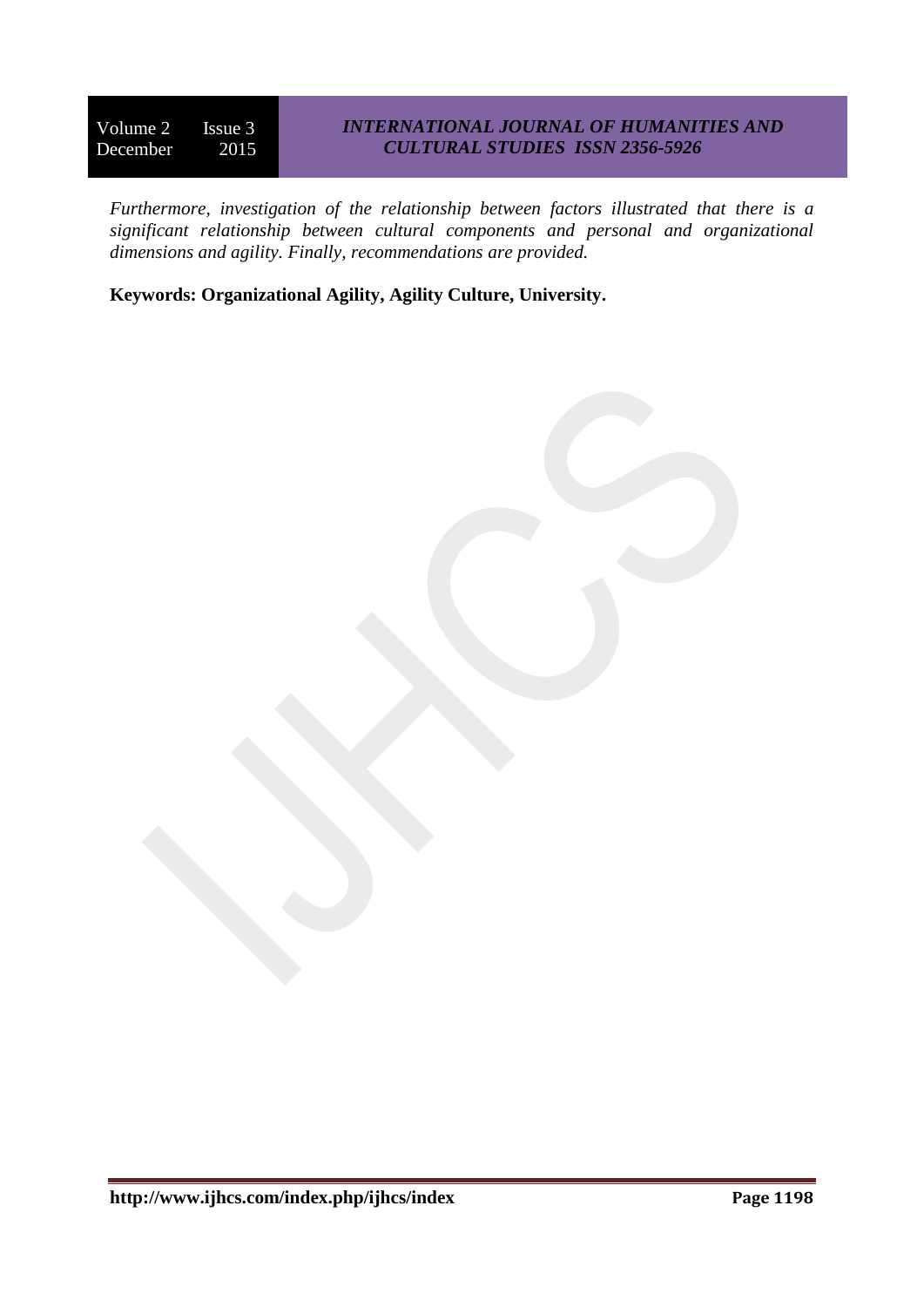## **Introduction**

To evaluate the trend of components contributing to the higher education, we need to understand the realities of the society and the world which contribute to the organizations. Today, global economy changed obviously and mass production is replaced by technologybased and customer-oriented economy in US, northern Europe and some parts of the Asia and facts imply that a considerable change in production model is occurring and its main focus is on workforce. It is due to the competitive environment leading to fundamental changes in production. Human force is considered as a factor contributing to the rapid and continuous changes which attains modern technology and results in improvement of the efficiency and reduction of costs.

Goldman and Negal (1961) suggest various reasons for intensified global competition:

- Technology leads to customization of products and economic production.
- Technology and changes in international environment results in freedom of competition.
- Higher education standard on many countries including developing countries improved considerably.
- Production costs reduced significantly and benefits of using computer-aided design services is available all around the world and is very economic.
- Information networks of the world lead to access to global information and communication and speed and continuity results in improvement and technology and access in turn bring about change environment.

The way for presence in such a competitive environment is agility. Agility strategy for business is through responding to necessities of technological changes for having a position in appearing competitive market.

Information and communication technology affects people life and profit and non-profit organizations in an obvious manner. Access to information results in accelerated transfer and through educational plans, higher education can achieve agility. Universities attempt to gain more opportunities in extended geographical space by joint investment of different institutions.

With regard to access, technology and communicative actions, Friedman classifies the world into related, accessible and connected communities. Owing to the competition and for the sake of profitability and awarding degree, higher education is of novel subjectivity. Main concentration is on economic higher education through manipulation of educational organizations. Wohler states that market forces are threats which become the main focus of the academic organizations in economically profitable conditions and cause the dual role of the university employees as academic and entrepreneur resulting in contradiction between interests and commitment. The main focus of the agility in university is on distance learning and it seems that universities intend to take agile methods without agile paradigm (Charnitski, 2002). Today, a new concept appeared in universities some instances of which are noted below.

#### **Top university and its characteristics**

Despite of frequent usage of term "top university" in higher education, there is no agreement on this term. According to Altbach, lack of a clear definition prompted everyone to achieve top university. However, no one knows that what is this phenomenon and how it can be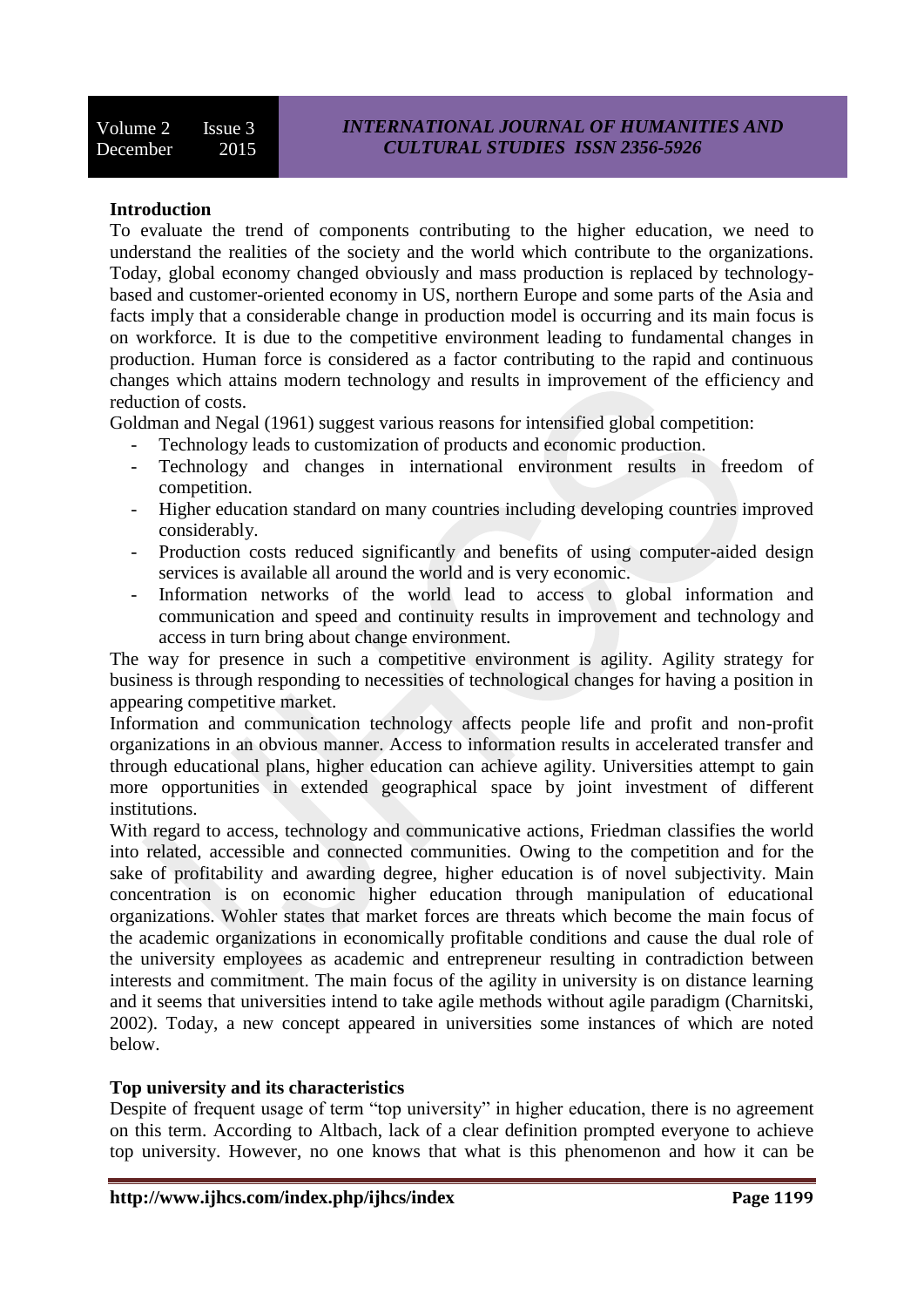achieved. Altbach defines the top universities as follows: "top universities are those which have the highest level of faculties, best researches, excellent quality of education based on international standards, public and private resources, potent students, scientific freedom, independent management structures and modern facilities for education, research, management and student life".

Many theorists tried to provide such definition by means of scoring tables for universities such as one published by Times institution and Shanghai University. Despite of different methods used in evaluation of the international ranking of universities, in all indices, academic quality, internationalization, research products and effectiveness are generally emphasized. Liu (2009) presented an applied definition for global top universities. He believes that top university is one whose education and research is based on international standards in a wide range of majors and makes a lot of efforts for serving in either national or international levels.

According to the above definition, Salmy introduces a set of characteristics of global top universities including emphasis on talent of faculties and students, abundance of resources for rich education and providing research environment and autonomous administration of the university for encouraging and persuading creativity and having strategic vision.

In definition of the top university, many theorists expressed some of its characteristics and thereby some of the distinctions of these universities although many believe that general characteristics such as benefiting from global reputation, extensive financial resources and having excellent faculties are considered as the first characteristics of such universities. It must be pointed out that until factors contributing to the university with a theoretical and subjective framework, there is always deficiency in expression of the characteristics. As such, it appears that design of a theoretical model in accordance with realities of the top universities leads to more comprehensive and practical understanding about these characteristics. As Salmy noted, these characteristics are taken from the complementary sets playing role in top universities including:

- Concentration on talent (including students and faculties)
- Benefiting from abundant resources for providing an environment suitable for learning and advanced research
- Suitable management leading to encouragement of seeking strategic vision, creativity and flexibility

## **Third-generation University and its characteristics**

As changes continued and intensification of global competition as well as appearance of the knowledge-based economy and as knowledge became competitive advantage, at the end of 20<sup>th</sup> century, universities entered the economic and social field upon completion of their mission. This university was the evolved version of first-generation universities (educationaloriented) and second-generation (research-oriented) and are referred to as third-generation or entrepreneur universities. At present, MIT and Stanford universities are extensively known as the drivers of the development.

In accordance with the importance of achieving novel academic concepts, vital factors of the education in higher education centers are as follows (Arman Mehr et.al, 2012):

- Student empowerment
- Reputation of the university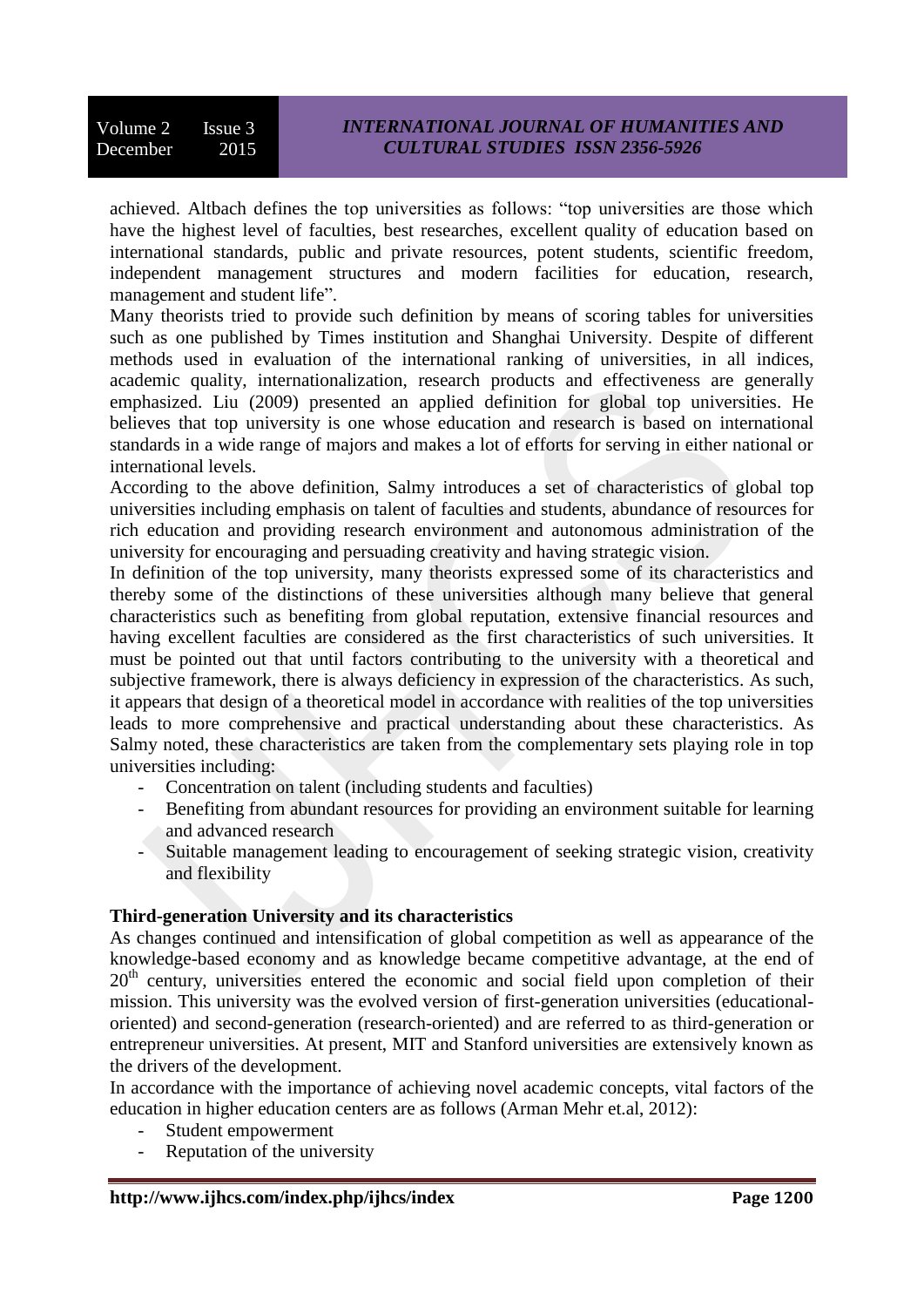- Fund received from the university
- Compatibility of the education with demands of the society
- Attraction and maintenance of the excellent professor
- Academic capacity and being update
- Appropriate and accessible laboratories and workshops
- Number of academic majors
- 10-year goal

Hence, to achieve the level of top universities in accordance with the vital factors of success, we have to pay attention to the concepts accelerating changes such as organizational agility.

### **Agile methods for agile universities**

Universities are odd organizations and have contradicting, multiple and of course complex duties. These duties include teaching, research and serving local, national and international communities, economic reforms as well as rehabilitation of urban life. It is expected that universities are memory institutions for keeping and maintenance of historical facts to tell people who we are and where did we come from. However, and at the same time, it is expected that universities are the place and field of discoveries, inventions and creativities. The concept of scientific research means "discovery and doing novel works". However, it means social sciences such as art and humanities as well. It is a challenging innovation in front of old methods.

From long time ago, universities progressed with attempt for making balance between balance keepers and divisive innovators. However, we must frequently think about the issues affecting our processes and how this effect must be. Today, there are a great deal of challenges corresponding to technological advances, supply of fund and international competitions which are threats for university traditions which necessitate the better, faster and cheaper performance (Twidale, 2013). One of the methods of enhancement and accerlation of the work is agility.

The term agility means rapid, active and easy movement along with the ability of rapid thinking and in an intelligent manner. A lot of definitions are presented for agility. However, none of them contradicts the other. These definitions generally represent the idea of speed and change in workspace. Owing to the novelty of the agility, there is no comprehensive definition upon which an agreement is made. According to Sharifi and Zhang (1999), agility means the ability of each organization for sensing, perceiving and predicting changes in business. Such organizations must detect environmental changes and consider them as factors of growth and development (Jafar Nejad and Shahabi, 2007: 32). Muscle (2001) defined agility as the ability for prosperity in an ever-changing and unpredictable environment. Agility is a set of capabilities and qualifications leading to survival and growth of the organization in face of environments full of uncertainty.

## **Model and framework of organizational agility**

Sharifi and Zhang presented a reference conceptual model which is being used in most of the researches about agility.

In their model, four main aspects are recognized:

- 1. Agility drivers
- 2. Strategic abilities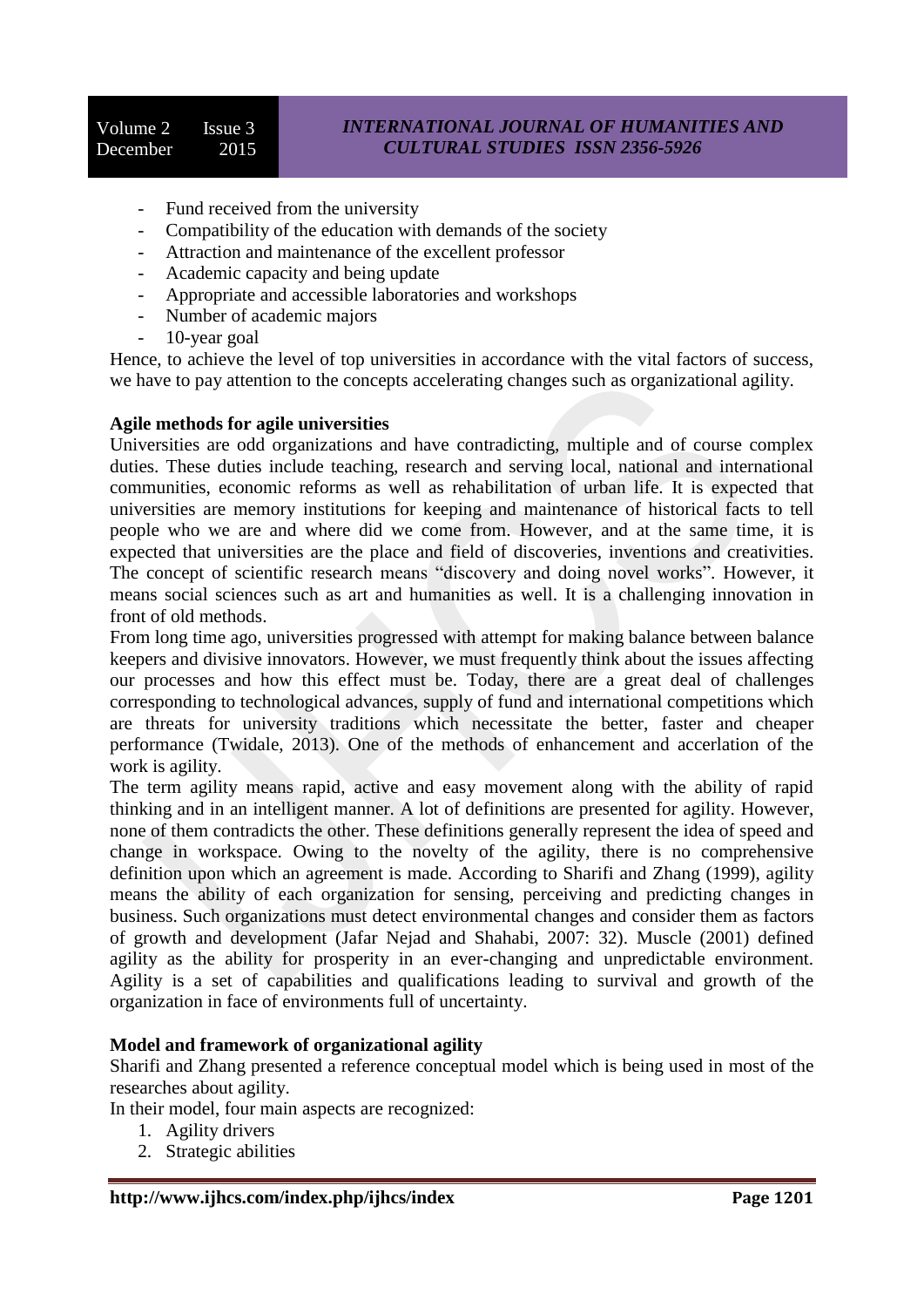- 3. Strategic providers
- 4. Agility capabilities

This conceptual model explains the relationship between these four elements. Agility drivers provide the characteristics of the business external environment in relation to the uncertainty and unpredictability of the changes.

Strategic capacities including qualification, reaction and responsiveness, speed and flexibility are taken into account as the main characteristics of the agile organizations which are probably successful in face of changes.

Agility capacities are achieved through methods of agility providers. Providers in turn can be achieved from four fields: organization, technology, people and innovation.

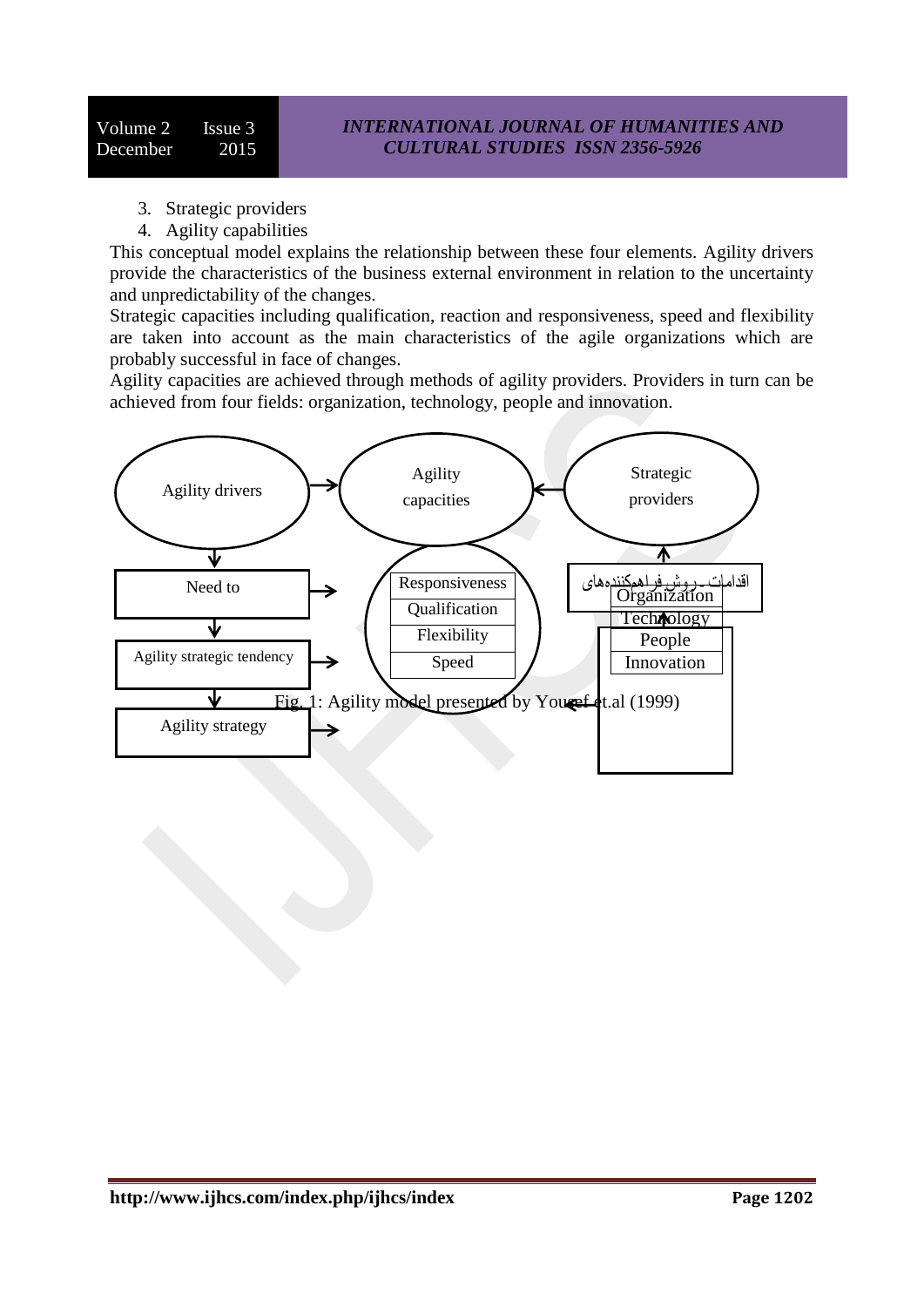

Fig. 2: organizational agility model (Yousef et.al, 1999)

One of the other models presented for organizational agility is that of two theorists of agility in 2010. According to their model, the first characteristic of an agile plan is a sustained strategy which is the ability to yield results under changing environmental conditions. Agile organizations have plans which can be rapidly adapted in response to the internal and external pressures for change and shift in strategic goal. The third characteristic of the design of an organization is the agility of leadership and common identity. This characteristic changes the organizational thinking from a personal characteristic into an organizational one. However, the last one is the ability of value making. This ability seeks the agility of the organization for what is the mission of the organization (Dadgar, 2013).

Research suggested that effective implementation of the plans of pervasive quality control and miniaturization depends upon the strategies embedded in change of the culture. These plans failed when they were without change in culture. However, they were successful when change in organizational culture was the aim of the change so that the plans can be implemented in the context of this change and improved the effectiveness of the organization. In fact, the main reason of success was the change in culture.

Dependence of the organizational progress upon culture change was due to the fact that when values, tendencies, definitions and goals remain unchanged, organizations return to their initial conditions despite of change in procedures and strategies. Unfortunately, unsuccessful attempts for making change bring about pessimism, frustration, mistrust and deterioration of morale of the members of organization. As research revealed, if the strategy of change is not implemented in the first stage, the conditions of the organization worsens.

**http://www.ijhcs.com/index.php/ijhcs/index Page 1203**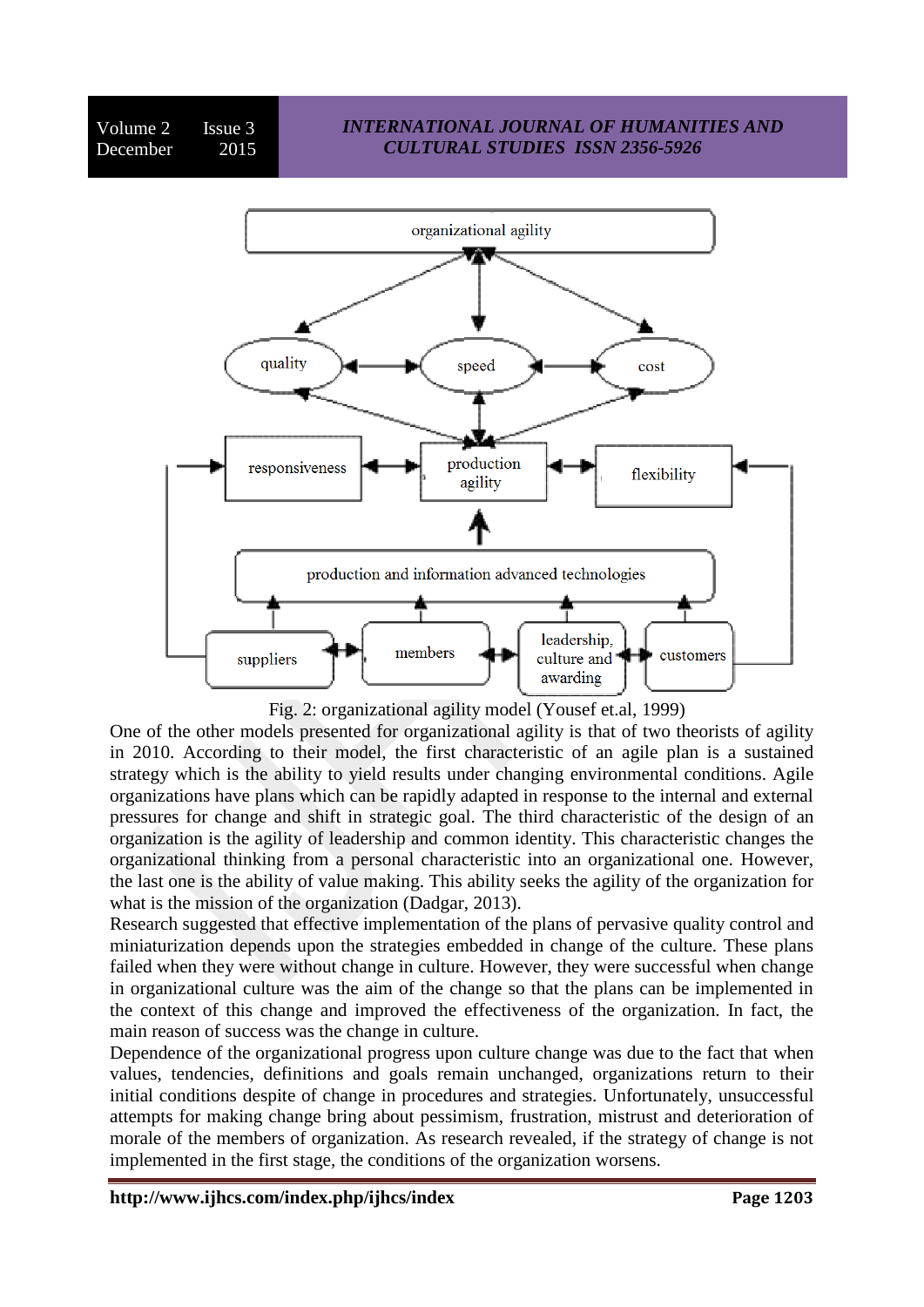## **Organizational culture**

Various definitions are presented for organizational culture some of which are presented below:

- Organizational culture is a set of values, beliefs, guides, agreements and thinking methods common among the members of the organization and is followed by the new members as the method of right accomplishment of the works and thinking (Duncan, 1989).
- Organizational culture is a system of common inferences of the members from the organization and these characteristic results in distinction of two organizations. A system whose members have a common inference is composed of a set of main characteristics which are respected by the organization (Robins, 1995: 159).
- Edgar Shine believes that organizational culture is a set of traditions, regulation, ethics and values which are announced officially. Organizational culture is an accumulation of common courses in a common history and implies to the structural consolidation and evolution of organizations so that it can be addressed as the identity of the organization (Mahmoudi, 2005: 39).
- Menguzzato and Renau define organizational culture as a set of values, common beliefs, viewpoints, dreams, logics, talents among other common things among at least some of the members of the organization from top management to operational levels (Val et.al, 2003: 5).

Model of recognition of organizational culture of Cameron and Queen and Denison and Globe can be implied to in this regard.

#### **Cameron and Queen model of recognition of organizational culture**

In the process of evolution of (Ranaei, 2009) this model based on the studies performed by various researches, along with introduction of a different methodology for understanding the organizational culture, it is attempted to utilize the capabilities of this methodology for presenting a model for measuring the compatibility of the components and elements of an organization. Based on this model, if various characteristics are in a quarter of a unit of the coordinate axis of competitive values, it means that there is a type of compatibility among cultural dimensions and elements of the organization.

#### **Denison model**

Ability of using Denison model in all organizational levels is one of the characteristics of this model (Iran Zadeh, 2010). In addition, in recent years, this model is used extensively by management consultation institutions for evaluation of the organizational culture of the companies and organizations. One of the other benefits of the Denison model is its graphic diagram which illustrates the characteristics of the organizational culture in two dimensions; internal and external and the level of flexibility as well as 12 indices so that it can show the organizational culture conditions.

#### **GLOBE project (2002)**

The most recent researches about the culture is carried out by House and Savadan (2002). This study which is known as GLOBE project is a multistage plan in which researchers assessed the relationship between social culture, organizational culture and organizational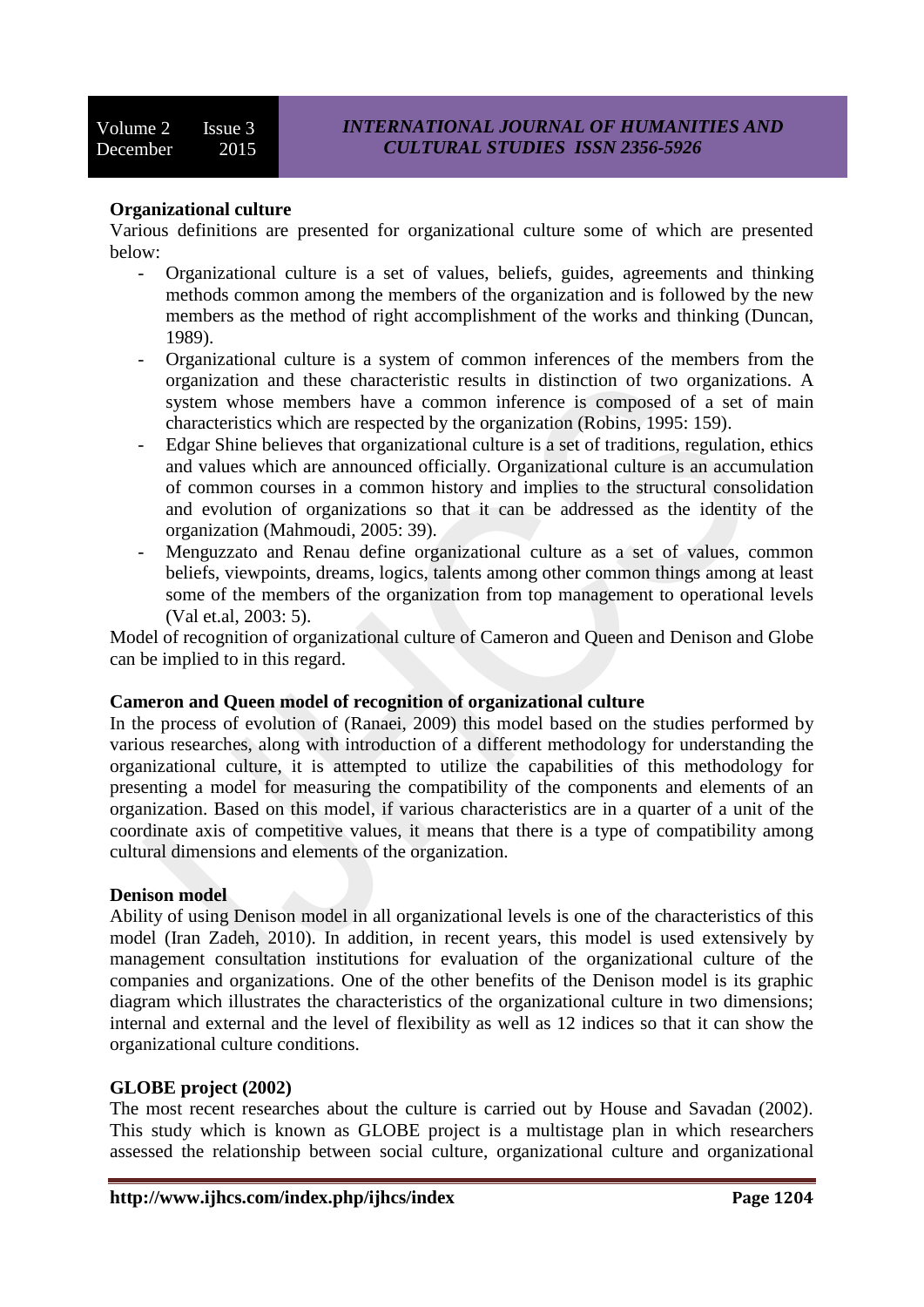## *INTERNATIONAL JOURNAL OF HUMANITIES AND CULTURAL STUDIES ISSN 2356-5926*

leadership. About 150 researcher and theorist of management and social sciences took part in this project from 61 countries. The main purpose of this project was to make an experimental theory based on a research for explanation of the effect of cultural variables on leadership and organizational processes and effectiveness of the processes. Assumptions of the GLOBE project are as follows:

- Avoiding uncertainty
- Power distance
- Intergroup collectivism
- Intragroup collectivism
- Sexual equality
- Decisiveness
- Futurism
- Performance-orientation
- Humanism

#### Table 1: four models of Denison organizational culture

| Engagement                                    | Conformity                                            | Compatibility                                      | <b>Mission</b>                    | Culture     |
|-----------------------------------------------|-------------------------------------------------------|----------------------------------------------------|-----------------------------------|-------------|
| Internal                                      | External                                              | Internal                                           | Internal                          | Focus       |
| Empowerment                                   | Organizational                                        | Coordination and                                   | Scope                             | Index       |
| Development<br>of capabilities<br>Team-making | learning<br>Customer-<br>orientation<br>Making change | cohesion<br>Agreement<br><b>Fundamental values</b> | Goals<br>Strategic<br>orientation |             |
| Flexible                                      | Flexible                                              | Fixed                                              | Fixed                             | Flexibility |

#### Table 2: assumptions of Cameron and Queen

| Hierarchical                                                               | Market                                                                    | Adhocracy                                                                     | Tribal                                                                                    | Culture                    |
|----------------------------------------------------------------------------|---------------------------------------------------------------------------|-------------------------------------------------------------------------------|-------------------------------------------------------------------------------------------|----------------------------|
| Attention to<br>internal<br>environment<br>and mechanical<br>processes     | Attention to<br>external<br>environment<br>and mechanical<br>processes    | Attention to<br>factors outside<br>the organization<br>and organic<br>process | Attention to<br>factors inside the<br>organization and<br>organic process                 | Focus                      |
| Order of rule<br>governance,<br>regulation of<br>harmony and<br>efficiency | Competition,<br>achieving<br>goals,<br>interaction<br>with<br>environment | Creativity,<br>entrepreneurship,<br>conformity and<br>dynamism                | Unity and<br>collective<br>consolidation,<br>team working and<br>sense of being<br>family | Dominant<br>characteristic |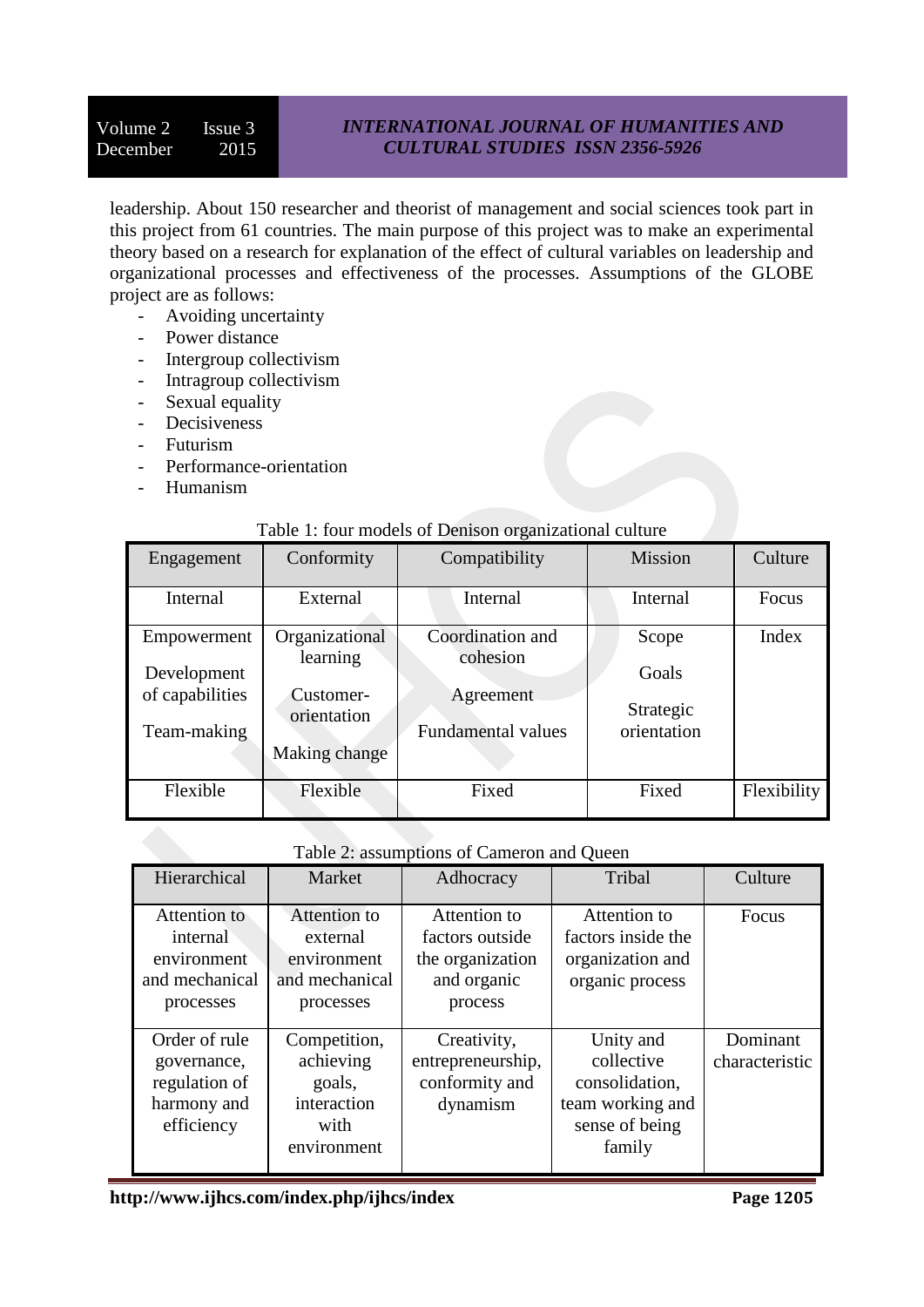## *INTERNATIONAL JOURNAL OF HUMANITIES AND CULTURAL STUDIES ISSN 2356-5926*

| Coordinator,<br>organizer,<br>administrator                                           | Decisive,<br>attention to<br>production                                                      | Entrepreneur,<br>innovator, risk<br>taking                                                     | Training,<br>facilitation,<br>paternal practices                                                                        | Leadership<br>sytle                       |
|---------------------------------------------------------------------------------------|----------------------------------------------------------------------------------------------|------------------------------------------------------------------------------------------------|-------------------------------------------------------------------------------------------------------------------------|-------------------------------------------|
| Rules, policies<br>and procedures<br>of clear<br>expectations                         | Goal-<br>orientation,<br>production,<br>competition                                          | Entrepreneurship,<br>flexibility, risk<br>taking                                               | Loyalty, attention<br>to traditions and<br>interpersonal<br>bonds                                                       | <b>Members</b><br>connecting<br>mechanism |
| Emphasis on<br>stability,<br>predictability<br>on the suitable<br>turning of<br>works | Maintaining<br>competitive<br>advantage and<br>excellence in<br>market                       | Emphasis on<br>innovation,<br>growth and<br>attraction of new<br>resources                     | Emphasis on<br>development of<br>human resources,<br>commitment,<br>morale and ethics                                   | Strategic<br>emphases                     |
| Based on job<br>security,<br>obeying,<br>predictability,<br>stability of<br>relations | <b>Based on</b><br>intense<br>competition,<br>expectation<br>from people,<br>achieving goals | <b>Based on risk</b><br>taking,<br>innovation,<br>freedom and<br>uniqueness in all<br>contexts | Based on team-<br>working and<br>collaboration                                                                          | Management<br>of employees                |
| Effectiveness<br>and saving, on<br>time delivery                                      | Increase in<br>market share,<br>market<br>leadership                                         | Production of<br>products,<br>leadership in<br>market and<br>innovation                        | Development and<br>optimization of<br>human resources,<br>organizational<br>commitment and<br>attention to<br>personnel | <b>Success</b><br>criteria                |

# Table 3: models at a glance

| Table 3: models at a glance                              |                     |                             |                        |  |  |  |
|----------------------------------------------------------|---------------------|-----------------------------|------------------------|--|--|--|
| <b>GLOBE</b>                                             | Queen               | Denison                     | Model                  |  |  |  |
| Avoiding uncertainty<br>Power distance                   | Adhocracy<br>Market | Missionary<br>Compatible    | Cultural<br>components |  |  |  |
| Intergroup<br>collectivism<br>Intragroup<br>collectivism | Hierarchy<br>Tribal | Continuity<br>Collaborative |                        |  |  |  |
| sexual equality                                          |                     |                             |                        |  |  |  |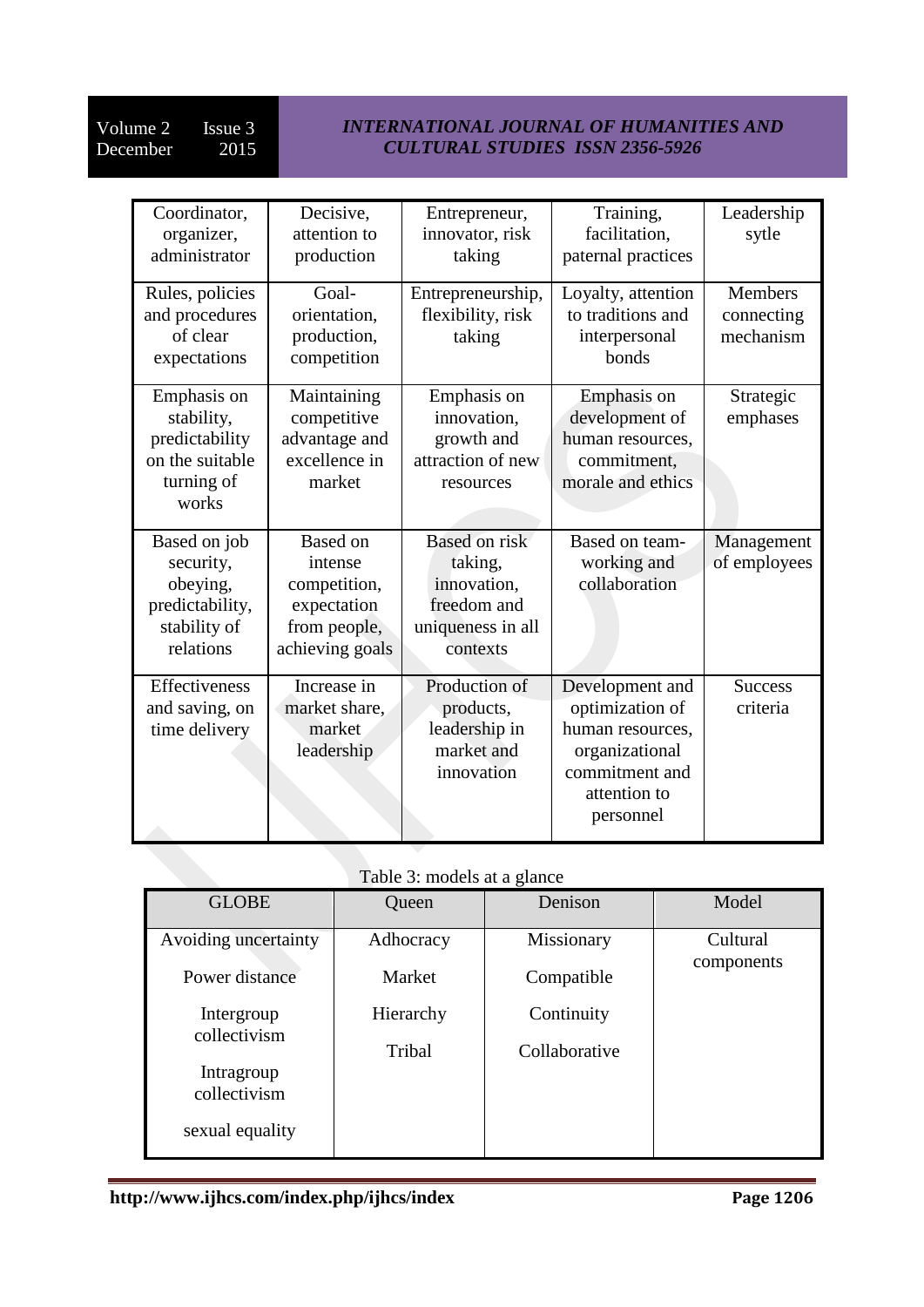Volume 2 Issue 3 December 2015 *INTERNATIONAL JOURNAL OF HUMANITIES AND CULTURAL STUDIES ISSN 2356-5926* Decisiveness Futurism Performance-

Humanism

orientation

#### **Research model**

In initial stages of research, three models are considered for preparation of the appropriate model. Studying the scientific resources and researches led to conclusion that cultural components contributing to the agility of the university are not necessarily derived from a certain organizational culture. For instance, adhocracy and market culture of Cameron and Queen had characteristics which resulted in agility and in GLOBE researches, collectivism, ambiguity tolerance, futurism and sexual factors contributing were recognized. However, improvement of most of the Denison model components could result in improvement of agile culture. On the other hand, it was shown in researches that factors such as organizational intelligence, psychological capital and spirituality can improve the agility. Therefore, it was tried to go beyond the models to evaluate components leading to agility improvement.

#### **Research methodology and statistical population, sampling method and volume**

Present paper is an applied one with respect to the purpose since its results can be used for improvement of the agility. This research is a cross-sectional work since collection of its data is performed in a certain time period through sampling from the population. With respect to the method, it is a survey and correlative and from data collection point of view, a quantitative method is used. The time period of research is 2014-15. Studied statistical population includes 12,971 persons of zone 8 of the Islamic Azad University in 34 academic units. Determination of the research statistical population is done by clustering one-stage random sampling.

To ensure the reliability of questions and items used in this research, initial questionnaire was tested on 30 people to remove probable deficiencies. After collection of questionnaires, reliability of the research was performed using Cronbach's Alpha by SPSS software and table below summarizes the results for each variable, separately.

| Table 4: level of Alpha for each of the variables |                  |                                   |  |  |  |  |
|---------------------------------------------------|------------------|-----------------------------------|--|--|--|--|
|                                                   | Cronbach's Alpha |                                   |  |  |  |  |
| Ideal                                             | Current          | Variable                          |  |  |  |  |
| status                                            | status           |                                   |  |  |  |  |
| 0.916                                             | 0.934            | Culture from personal point of    |  |  |  |  |
|                                                   |                  | view                              |  |  |  |  |
| 0.882                                             | 0.981            | Culture from organizational point |  |  |  |  |
|                                                   |                  | of view                           |  |  |  |  |
| 0.942                                             | 0.985            | Culture                           |  |  |  |  |
| 0.971                                             | 0.939            | Agility                           |  |  |  |  |
|                                                   |                  |                                   |  |  |  |  |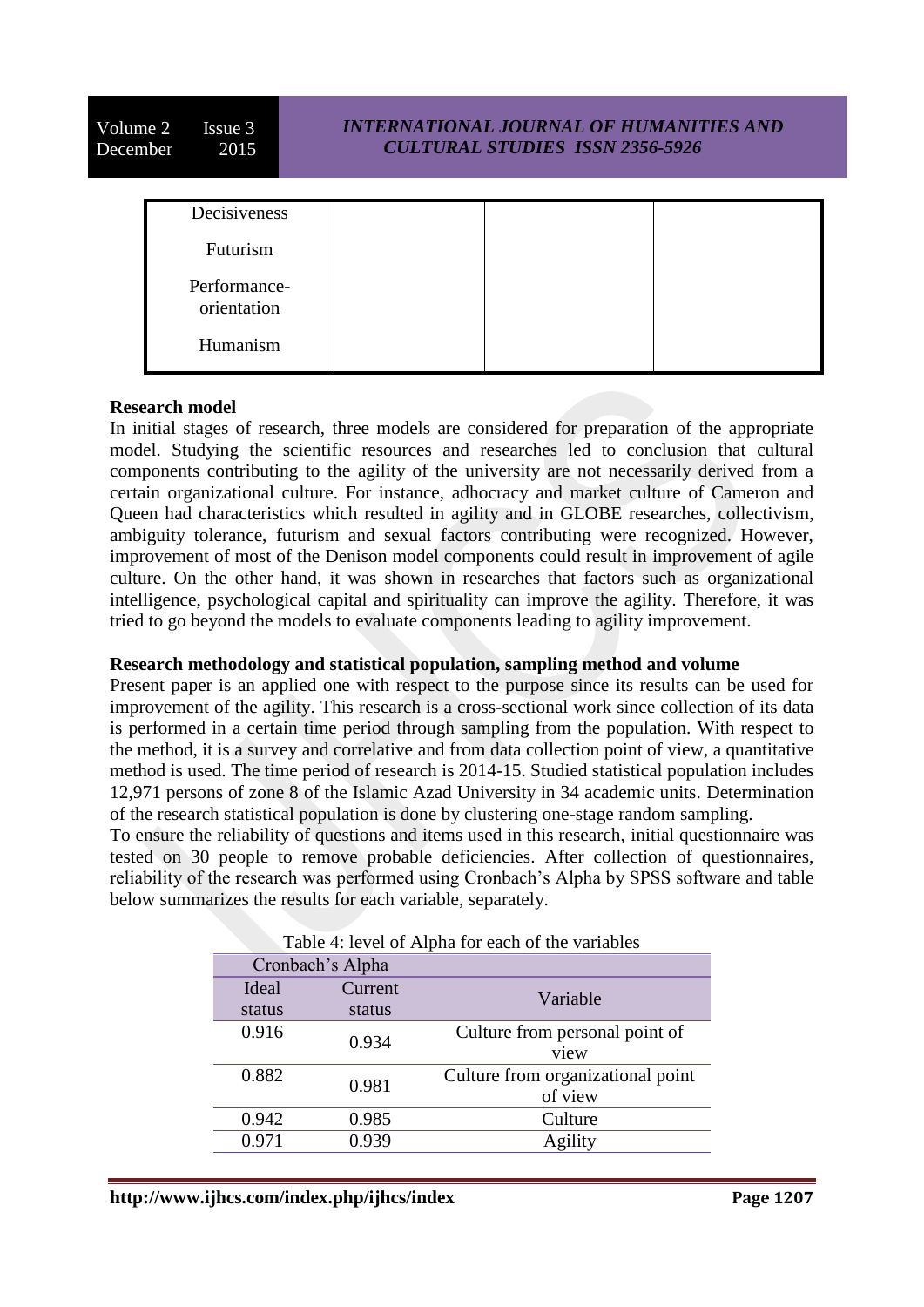#### **Results**

Results are presented for each question, separately.

*Q1: which cultural dimensions and components contribute to the organizational agility?*

To answer this question, cultural dimensions and components were obtained by studying the literature and theoretical background and was given in the form of a questionnaire containing 40 items. After collection of data for validation of questionnaire as well as determination of the components, exploratory factor analysis (method of principal component analysis) was used so that derived dimensions and components can be compared with 2 dimensions and 8 components obtained using literature and the opinion of experts, cultural components and dimensions and contributing to the organizational agility can be determined and validity of the questionnaire can be confirmed.

Results of quantitative studies yielded the KMO as much as 0.829 and Bartlett's sphericity were significant in 0.05 level. It means that exploratory factor analysis was appropriate. Then, based on derived factors, it was revealed that only two factors including personal and organizational factors of cultural dimensions contribute to organizational agility.

Exploratory factor analysis for determination of personal dimensions showed that KOM and Bartlett's test of sphericity are significant in 0.05 level and three factors including "psychological capital", "spirituality, trust, commitment and emotional intelligence", "empowerment", "quality and performance-orientation" and "justice in using facilities" constitute constituting the organizational components which contribute to the organizational agility.

| Significance<br>level | <b>DOF</b> | $t-$<br>value | Average<br>difference | Average<br>of ideal<br>status | Average<br>of<br>current<br>status |                                     | Components | Dimensions               |
|-----------------------|------------|---------------|-----------------------|-------------------------------|------------------------------------|-------------------------------------|------------|--------------------------|
|                       |            |               |                       |                               |                                    |                                     |            | Personal dimension       |
| 0/000                 | 372        | $-18/82$      | $-1/85$               | 8/70                          | 6/85                               | $\mathbf{d}$<br>$\mathbf{d}$        |            |                          |
| 0/000                 | 372        | $-17/30$      | $-1/81$               | 8/41                          | 6/60                               | 1,<br>t,<br>ıt<br>$\mathbf{d}$<br>e |            |                          |
| 0/000                 | 372        | $-17/12$      | $-1/97$               | 8/27                          | 6/30                               | $\mathbf n$<br>$\vert - \vert$<br>g |            |                          |
|                       |            | 1             |                       |                               |                                    |                                     |            | Organizational dimension |
| 0/000                 | 372        | $-17/35$      | $-1/76$               | 8/18                          | 6/42                               | $\frac{1}{2}$<br>1,                 |            |                          |

*Q2: how is the cultural components and dimensions of the Islamic Azad University?* Table 3: results of t-test for cultural components and dimensions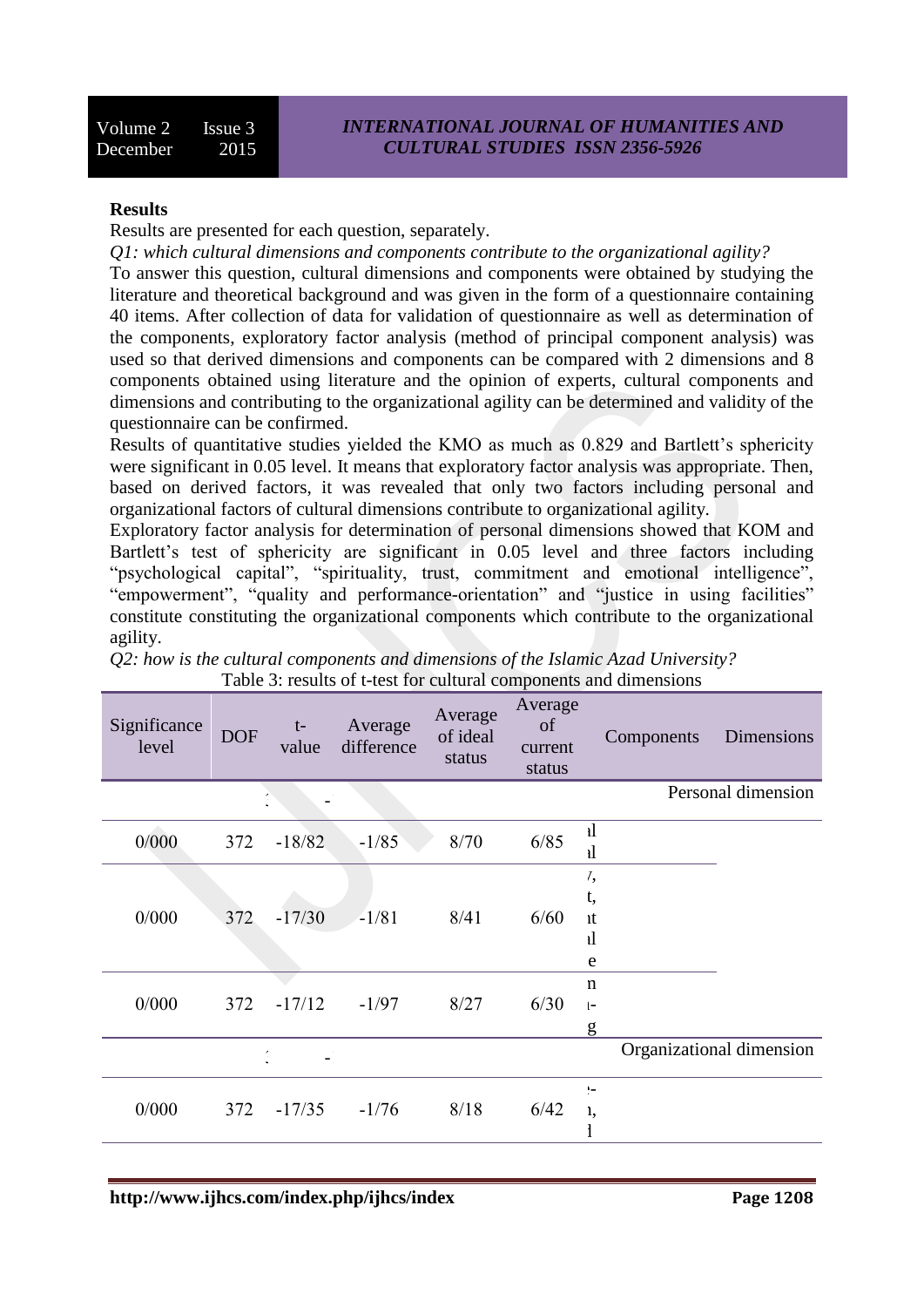Volume 2 Issue 3 December 2015

## *INTERNATIONAL JOURNAL OF HUMANITIES AND CULTURAL STUDIES ISSN 2356-5926*

| 0/000 |                      | $372 - 14/83 - 1/87$ 8/21 |      | $6/34$ it |              |
|-------|----------------------|---------------------------|------|-----------|--------------|
|       |                      |                           |      |           |              |
| 0/000 | $372 - 16/99 - 1/69$ |                           | 8/24 | $6/56$ :- |              |
|       |                      |                           |      |           | n            |
| 0/000 |                      | $372 -15/42 -2/08$ 8/18   |      | 6/10      | $\mathbf{u}$ |
|       |                      |                           |      |           | -S           |

For all components, there is a significant difference between current and ideal status. Moreover, since the average observed for current status is less than that of the ideal status, in respondents' opinion, the status of components is not suitable.

| <b>DOF</b> | $t-$<br>value | Average<br>difference | Average<br>of ideal<br>status | Average<br>of current<br>status | Components | Variables                 |
|------------|---------------|-----------------------|-------------------------------|---------------------------------|------------|---------------------------|
|            |               |                       |                               |                                 |            | Responsiveness            |
|            |               |                       |                               |                                 |            | Qualification             |
|            |               |                       |                               |                                 |            | Flexibility               |
|            |               |                       |                               |                                 |            | Speed                     |
|            |               |                       |                               |                                 |            | Organizational<br>agility |

For agility components, there is a significant difference between current and ideal status. Further, since the average observed for current status is less than that of ideal status, in respondents' opinion, status of none of the agility components is suitable.

*Q3: what is the appropriate cultural model for explanation of the factors?*

Fig. 2 represents the path model for t-value. This model in fact tests all structural equations using t-test. According to this model, if the absolute value of t-statistic of the path is higher than 1.96, path coefficient and factor load are significant in 95% confidence level.

-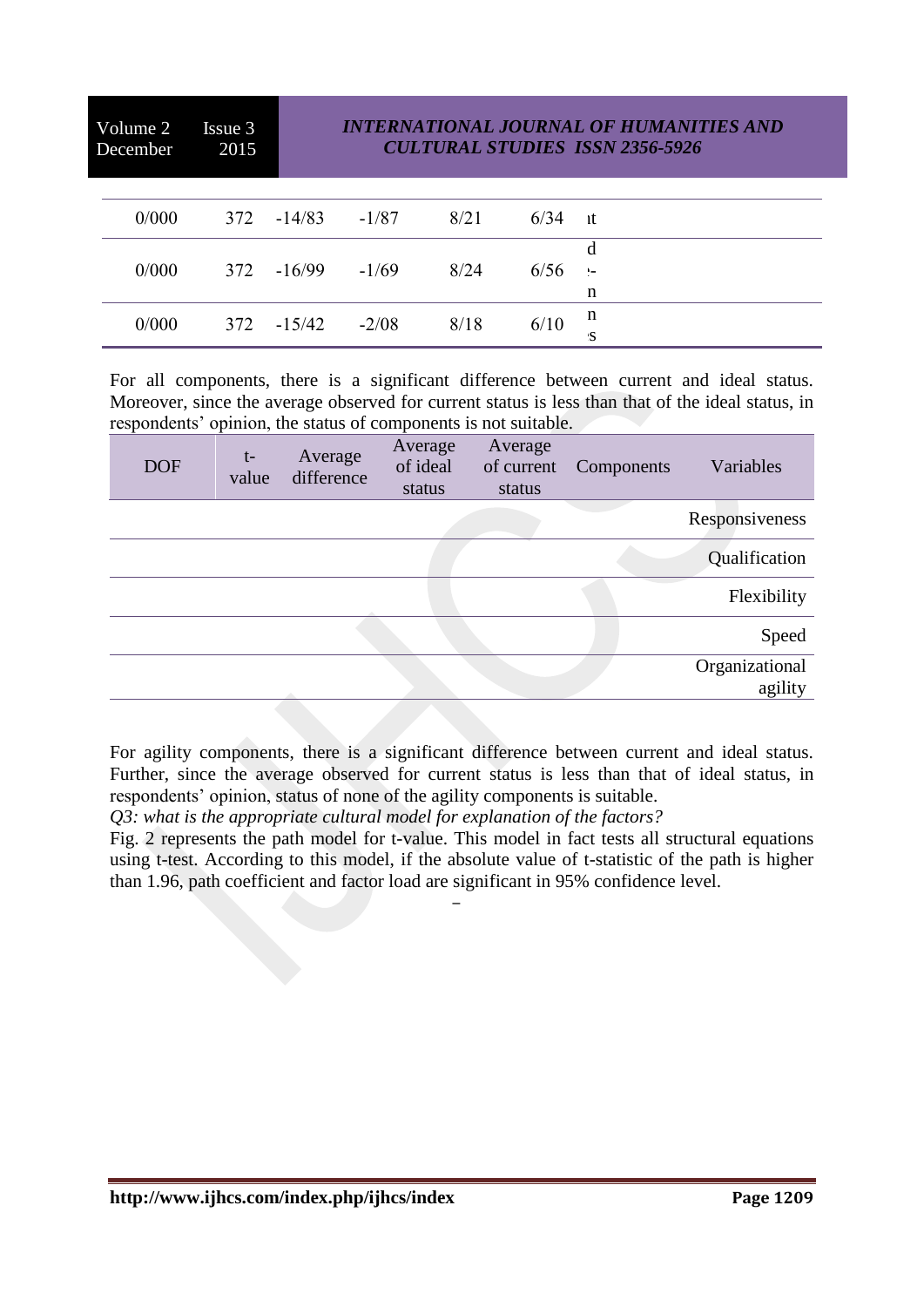

Fig. 2: modified model of research in case of significant coefficients

Research model in significant state shows that calculated absolute t-value for each of the path coefficients is higher than 1.96. Therefore, all path coefficients are significant in 95% confidence level. Hence, the effect of independent variables on dependent one is confirmed based on the available paths.

| Table 5: fitness indices for modified model |                                 |                     |  |  |  |  |  |  |
|---------------------------------------------|---------------------------------|---------------------|--|--|--|--|--|--|
| Allowable limit                             | Estimates                       | Index               |  |  |  |  |  |  |
| >0.05P                                      | $21.13\chi^2$<br>0.0017P<br>6df | Chi-square $\chi^2$ |  |  |  |  |  |  |
|                                             |                                 | Chi-square/         |  |  |  |  |  |  |
|                                             |                                 | <b>DOF</b>          |  |  |  |  |  |  |
|                                             |                                 | <b>RMSEA</b>        |  |  |  |  |  |  |
|                                             |                                 | <b>GFI</b>          |  |  |  |  |  |  |
|                                             |                                 | <b>AGFI</b>         |  |  |  |  |  |  |
|                                             |                                 | <b>NFI</b>          |  |  |  |  |  |  |
|                                             |                                 | <b>NNFI</b>         |  |  |  |  |  |  |
|                                             |                                 | <b>RMR</b>          |  |  |  |  |  |  |

Results of factor analysis and model fitness illustrated that the following model is the best one for explanation of factors contributing to the improvement of agility in universities.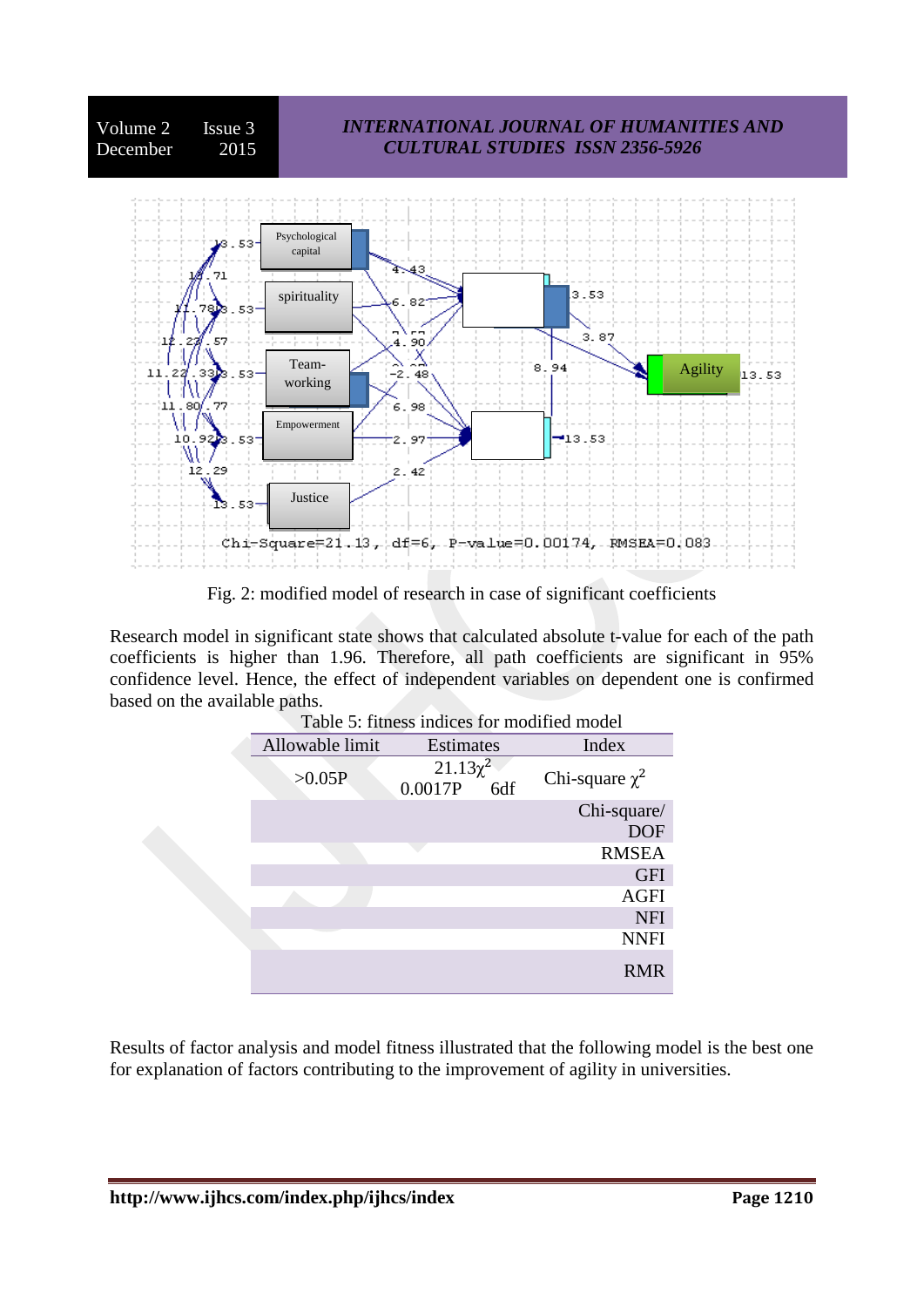Volume 2 Issue 3 December 2015

## *INTERNATIONAL JOURNAL OF HUMANITIES AND CULTURAL STUDIES ISSN 2356-5926*



Fig. 3: model of cultural factors contributing to the improvement of organizational agility

Model of research is of suitable and appropriate fitness in accordance with indices. According to the model shown in Fig. 3, variable "change-orientation, futurism and competitive intelligence" is a key and intermediate variable by means of which all other variables affect the organizational agility. Variable "quality and performance-orientation" is the second intermediate variable which is affected by other variables and contributes to the changeorientation, futurism and competitive intelligence and eventually, the organizational agility. In addition, the variable psychological capital has direct as well as indirect and intermediate effect on organizational agility.

## **Conclusion**

Research suggested that effective implementation of the plans of pervasive quality control and miniaturization depends upon the strategies embedded in change of the culture. These plans failed when they were without change in culture. However, they were successful when change in organizational culture was the aim of the change so that the plans can be implemented in the context of this change and improved the effectiveness of the organization. In fact, the main reason of success was the change in culture.

Dependence of the organizational progress upon culture change was due to the fact that when values, tendencies, definitions and goals remain unchanged, organizations return to their initial conditions despite of change in procedures and strategies. Unfortunately, unsuccessful attempts for making change bring about pessimism, frustration, mistrust and deterioration of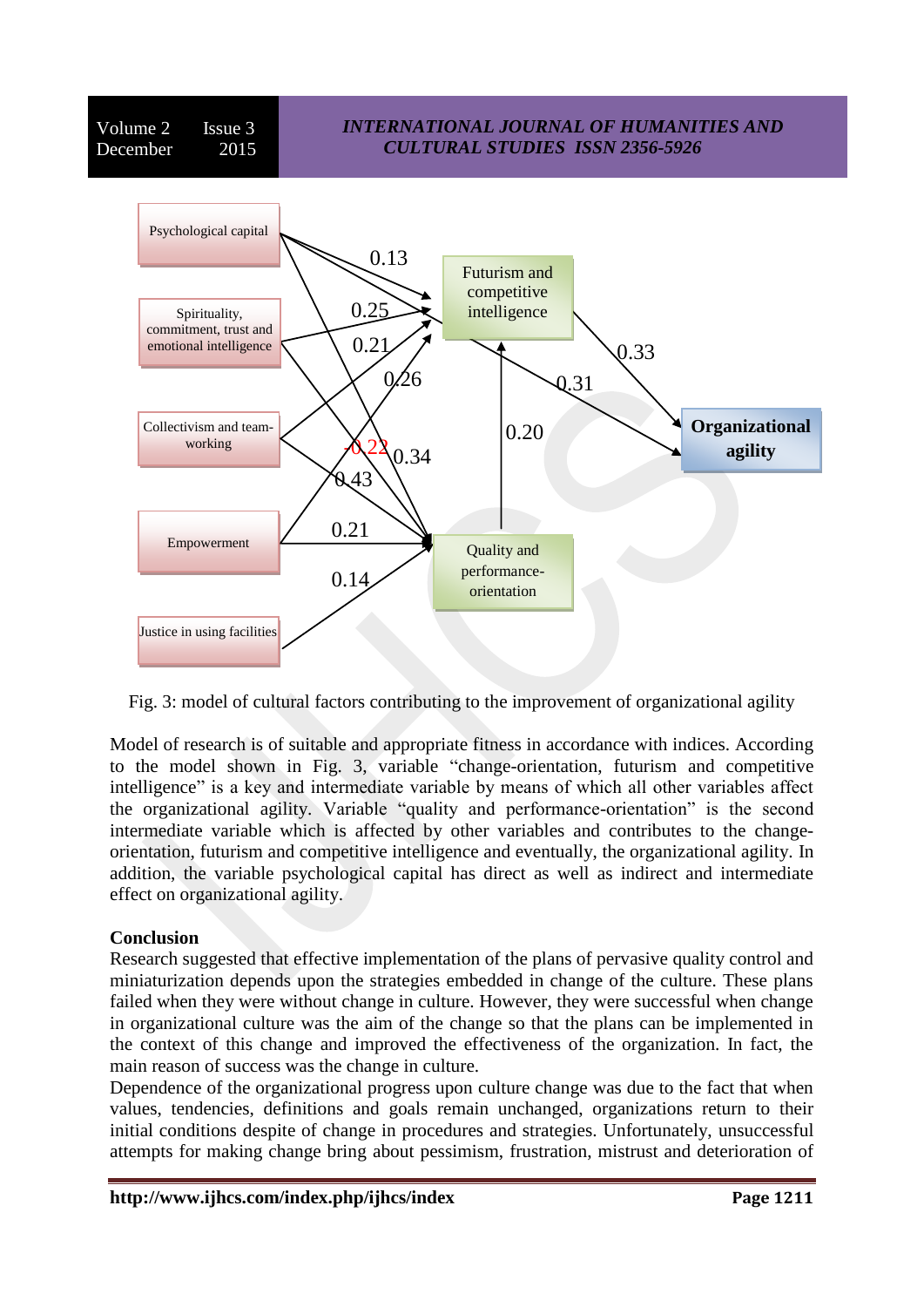morale of the members of organization. As research revealed, if the strategy of change is not implemented in the first stage, the conditions of the organization worsens (Queen, 2014).

Abbas Pour (2012) showed that abilities whose utilization is necessary in universities for confronting drivers of agility direction change include intelligence, control over change in speed and flexibility, innovation, futurism, recommending solution to the customer by the learning organization.

Results illustrated that psychological capital and change-orientation, futurism and competitive intelligence have most and least contribution to the organizational agility. These two variables explain totally 44% of the variance of organizational agility.

Among variables which have direct contribution to the change-orientation, futurism and competitive intelligence, empowerment has highest contribution and spirituality, trust, commitment and emotional intelligence, collectivism and team working and psychological capital rank after it. These variables totally explain 93% of the variance of "changeorientation, futurism and competitive intelligence".

Among variables which have direct contribution to the quality and performance-orientation¸ collectivism and team working has highest contribution and spirituality, trust, commitment and emotional intelligence, psychological capital and justice in using facilities rank after it. These variables totally explain 68% of the variance of "quality and performance-orientation". Consequently, concentrating on the cultural components along with improvement of agility through strengthening behaviors in personal and organizational levels will be useful.